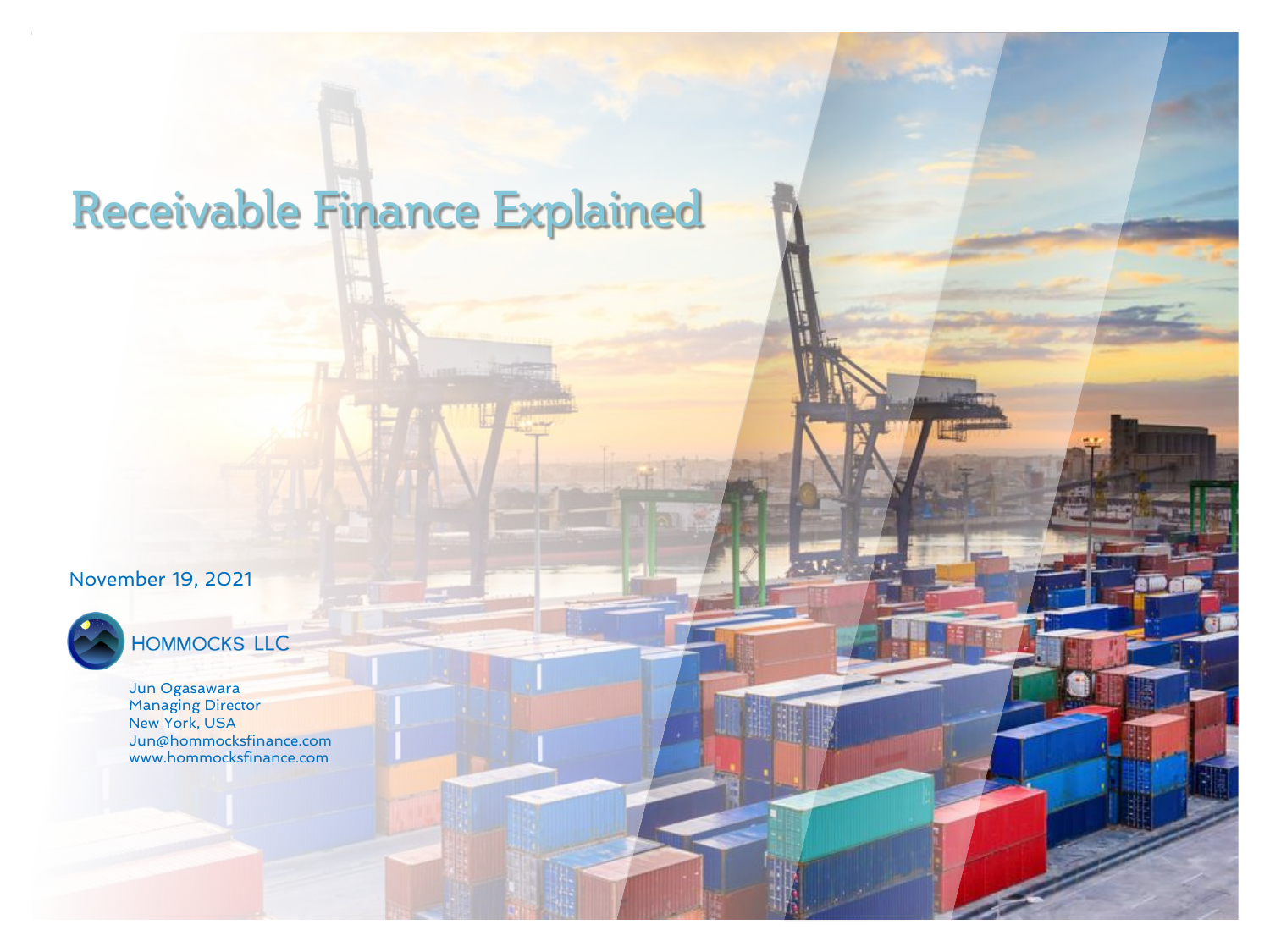

## Preamble

Receivable finance is a financing technique for a Seller of a product to raise working capital by monetizing a receivable with a financier.

Instead of waiting, say, 30 days to be paid by the Buyer, the Seller receives early payment from the financier for the product sold to a Buyer.

Receivable finance is the most basic form of trade finance that started in ancient Rome.

Receivable finance = factoring = receivable discounting = AR financing.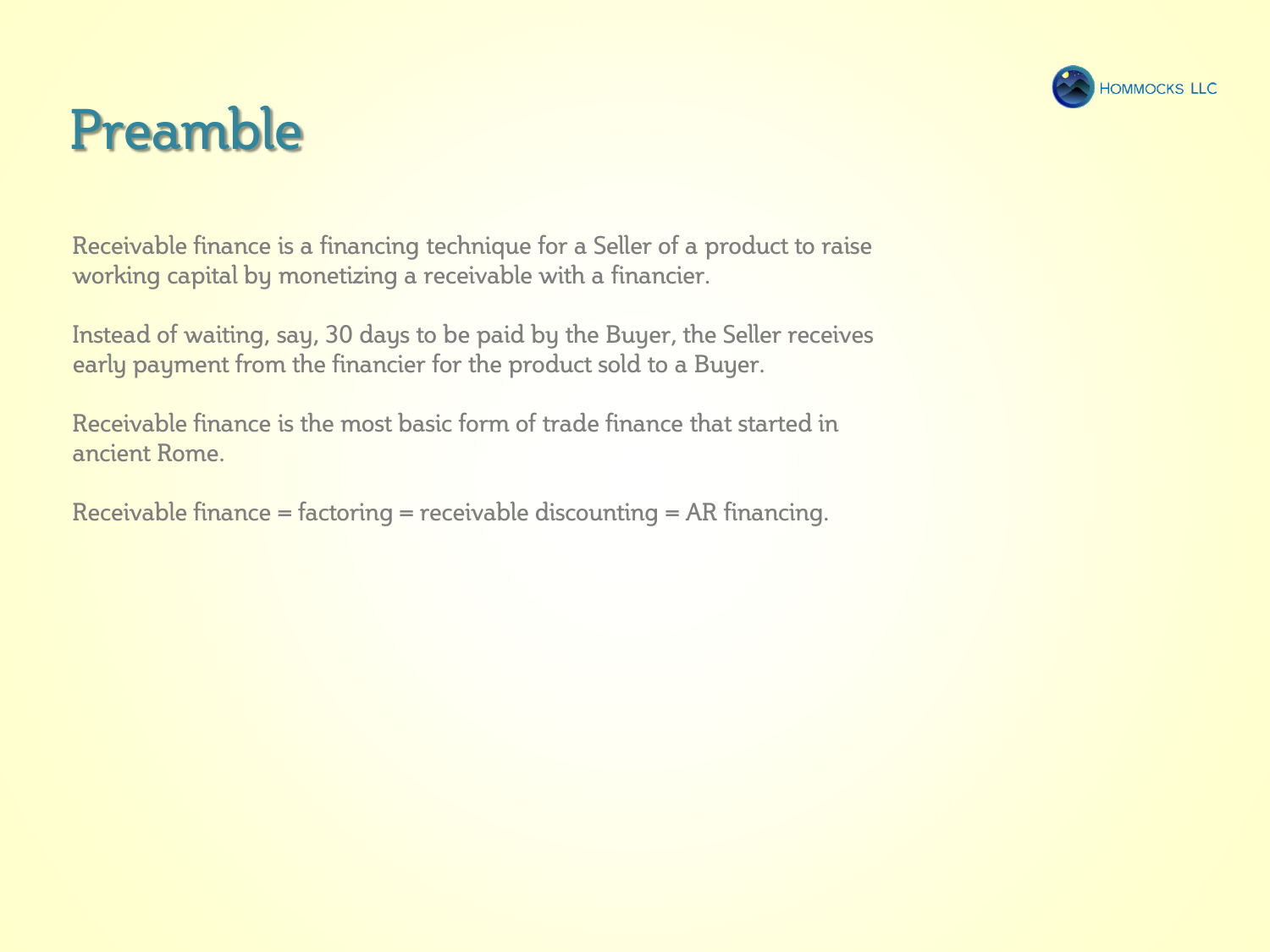# Receivable Finance



- **Example 30 Seller does not wish to wait 30 days to be** paid by Buyer, so Seller monetizes the Buyer receivable with Financier (ie Seller assigns, sells, transfers the receivable to Financier).
- A receivable is a right to collect payment.
- Not a loan from Financier but a sale of an asset called a 'receivable' to Financier.
- Not an Asset Based Loan. Product is not pledged as collateral to Financier. Title to Product passes directly from Seller to Buyer.
- **EXE** If Buyer goes bankrupt during the 30 day period, Financier faces the non-payment loss, not Seller.

**HOMMOCKS LLC**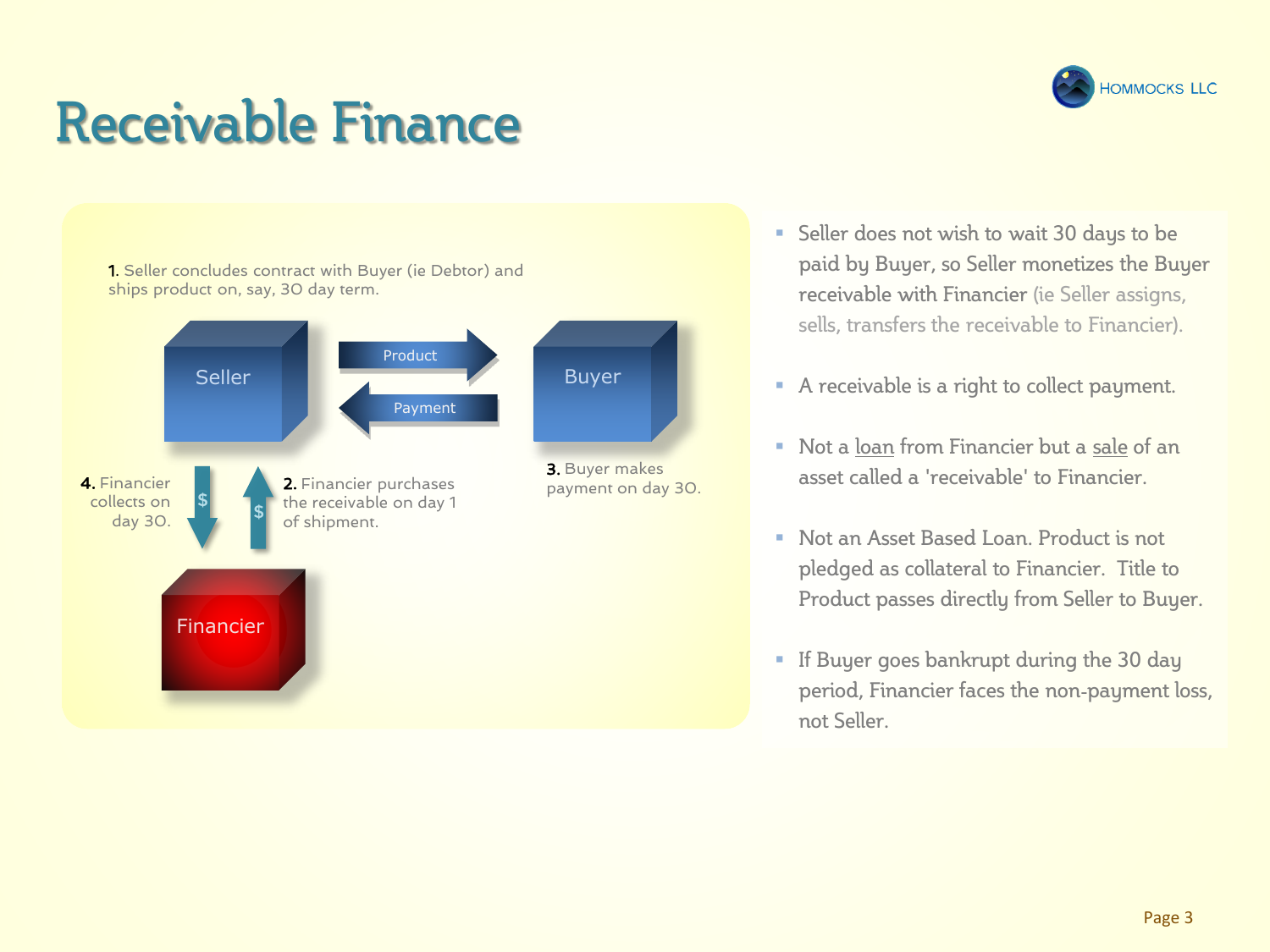

## **Benefits**

#### **EXEQUARY Liquidity improvement:**

- **· Immediate payment upon product delivery**
- Balance sheet enhancement by reducing receivables
- Reduction of cash conversion cycle

### ■ Risk mitigation:

Manage Buyer credit risk and reduce counterparty exposure

#### ■ Ease of set up:

No SPV set up, no lengthy documentation as in securitization

#### $\blacksquare$  Minimal admin work:

No allocation of full time staff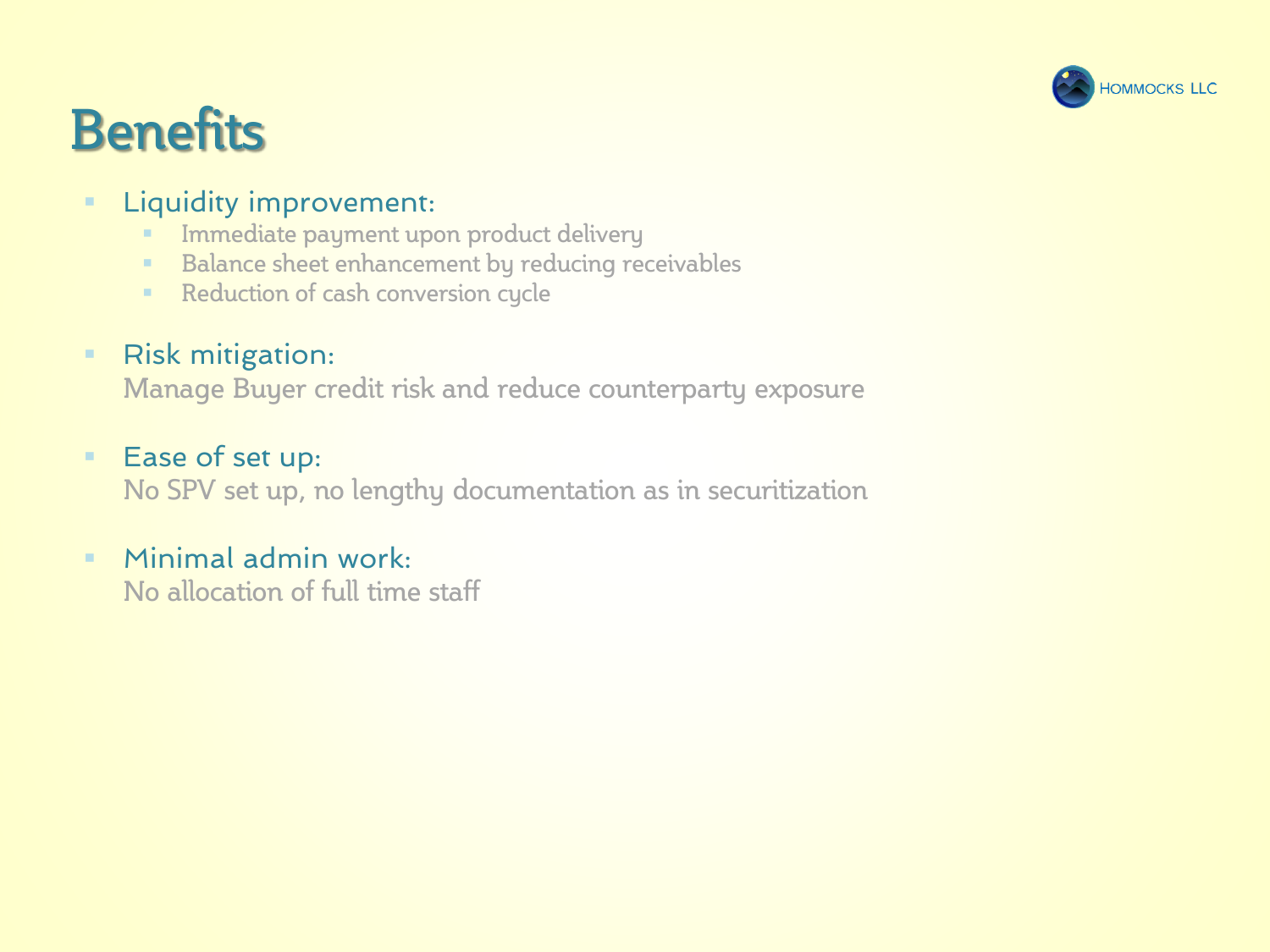

### Features

- **Transactional:** One-off transaction for each invoice
- **Off-balance Sheet:** True sale and non-recourse. When the receivable is sold, such receivable comes off of the balance sheet.
- **EXICT:** Financier typically prefers direct payment from Buyer to Financier on Seller invoice due date.
- **EXP** Disclosure: Transaction undisclosed to Buyer. Correspondence between Financier and Buyer occurs only upon collection complications or Seller default.
- **EXEDEE Advance Rate:** Typically 80 95% of Seller invoice amount. Sharing of risk. Finanicer reassured of Seller's skin in the game.
- **EXTERN FINANCIER FINANCIES IN A THE INCORRY FINANCIES** FINANCIES FINANCIES FINANCIES **FINANCIES** of Seller.
- **EXECE** Receivable Lien: Financier creates a lien on the receivables purchased from Seller under the Uniform Commercial Code ("UCC"). Seller must ensure the receivable is not encumbered under a separate financing facility (eg revolver borrowing base facility)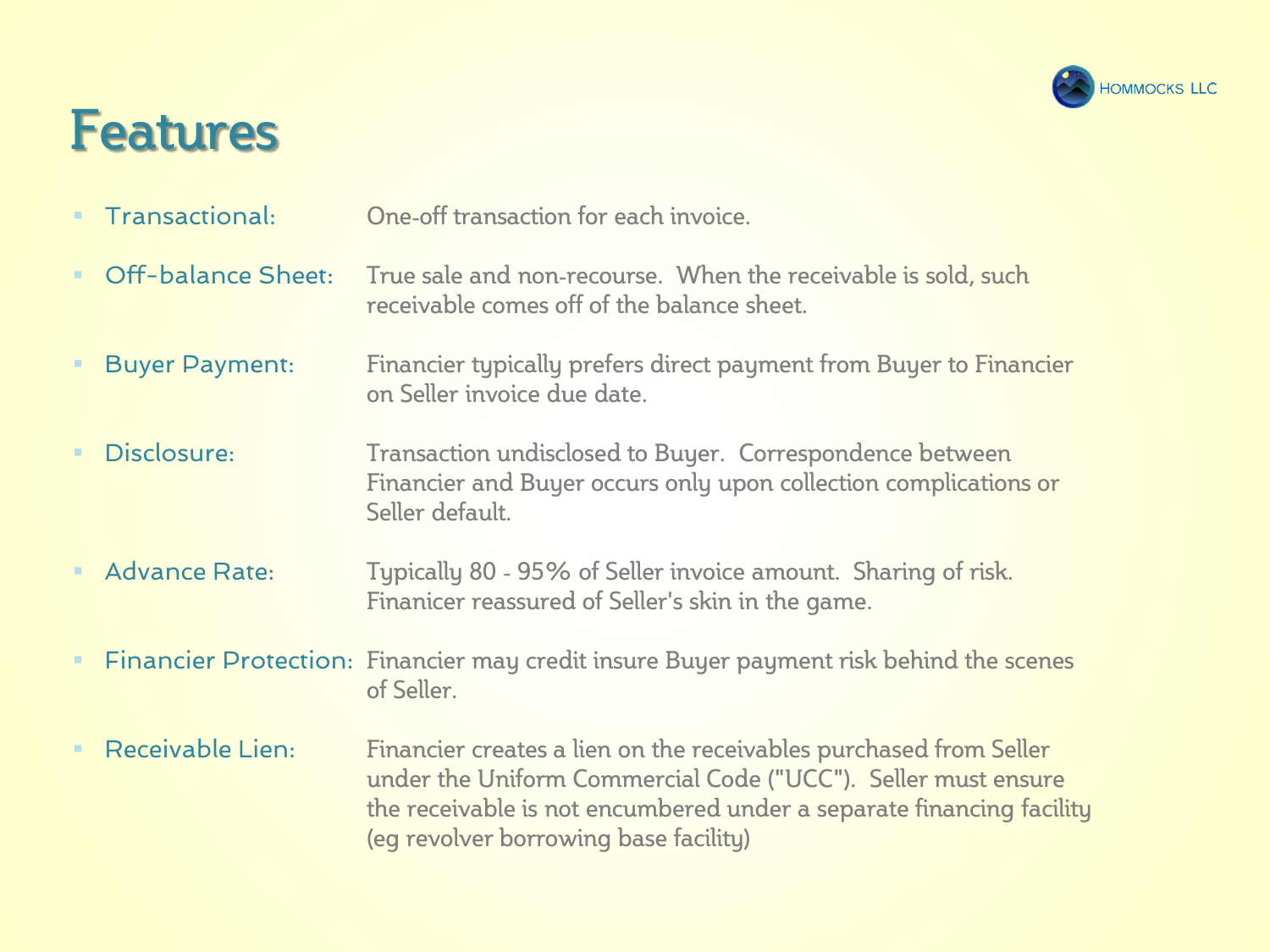

### Features

- **EXTERN ESTABLER ISLESS IS 2018 THE ESTABLISH EXTERNAL ESTABLE ISL** Line Establish internal risk limit.
- **•** Pricing: Financier's interest rate determination:
	- **Buyer credit strength** (approx 60% weighting)
	- Buyer jurisdiction / country risk (30%)
	- **E** Seller performance risk (10%)
- **E** Non-committal: Typically, receivable finance is on an uncommitted basis. Financer reserves right to decline any discounting.
- **E** Non-recourse: Typically, receivable finance is non-recourse, on true sale basis and the receivable comes off the balance sheet upon deal execution.

In rare cases, receivable finance is on recourse basis. The Seller must repay financier upon non-payment by Buyer.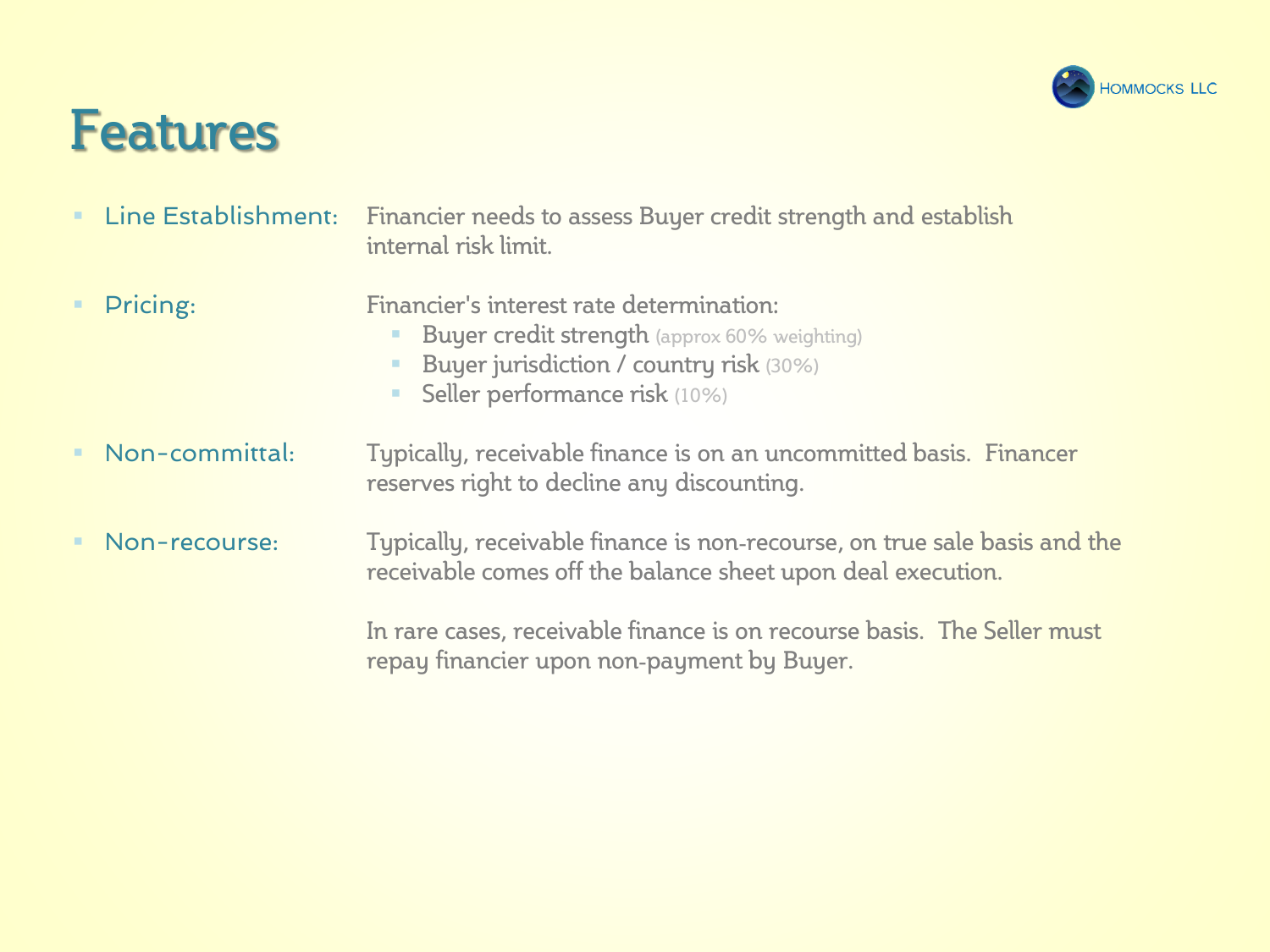

### **Documentation**

- **EXEDER Master Receivable Purchase Agreement between Seller and Financier.**
- **Typical documents required for each discounting transaction:** 
	- **E.** Loan Ticket (form in the Master Agreement)
	- Sales contract
	- Commercial invoice
	- Purchase order
	- Bill of Lading
	- **■** Inspector report
	- **EXECUTE:** Certificate of origin
	- **Other shipping documents.**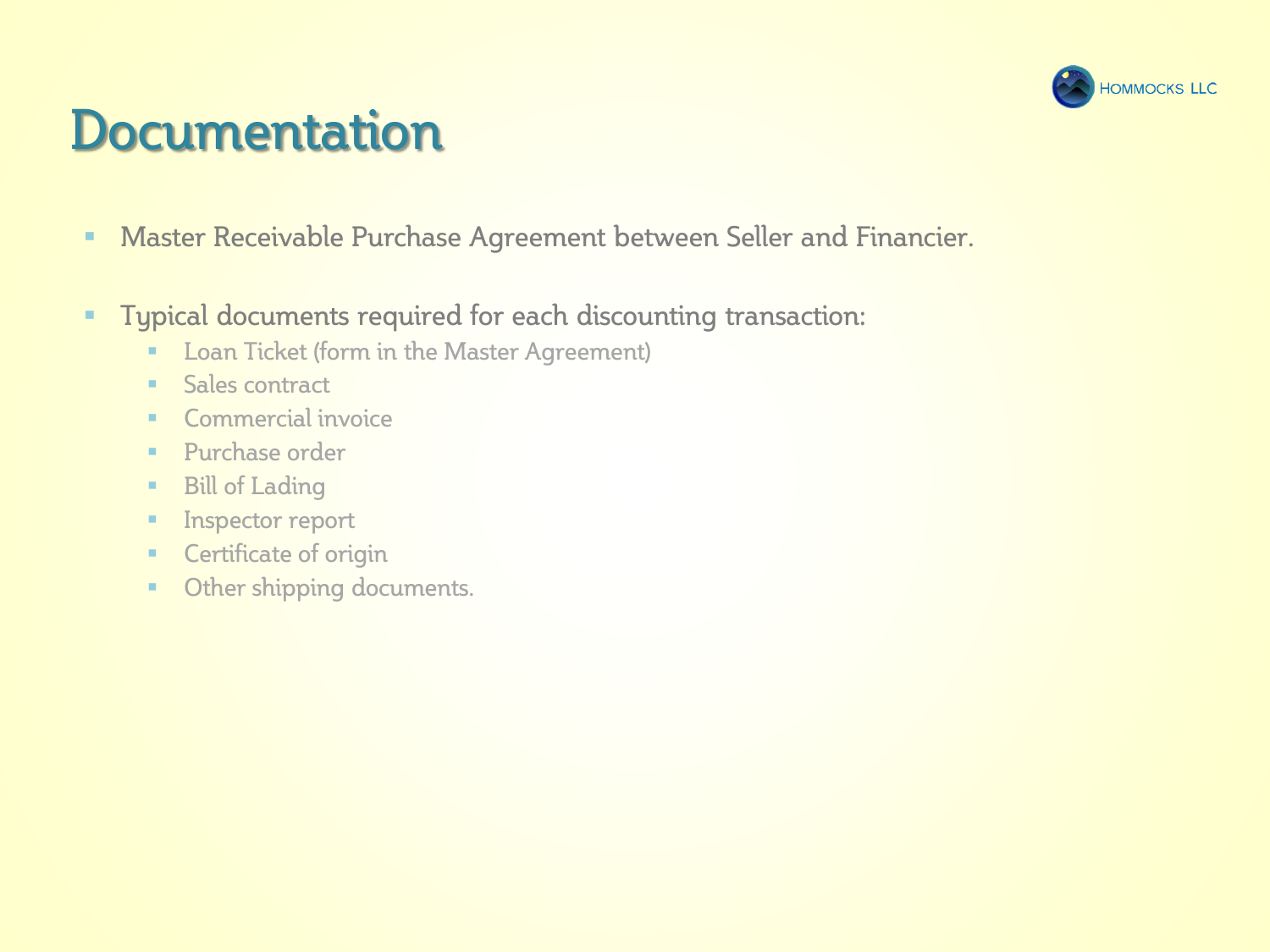

### Terms & Conditions

| Facility:                  | Uncommitted, unsecured, non-recourse receivable discount facility                                                                                                   |  |
|----------------------------|---------------------------------------------------------------------------------------------------------------------------------------------------------------------|--|
| Seller (Client):           | Seller of a product. Seller seeks to monetize its receivable instead of waiting for payment<br>from Buyer on invoice due date.                                      |  |
| Buyer (Debtor):            | Buyer of product from Seller. Financing undisclosed to Buyer.                                                                                                       |  |
| Financier:                 | A bank / institutional investor that advances the funds to Seller by purchasing the<br>receivable from Seller.                                                      |  |
| Product:                   | Product sold by Seller to Buyer.                                                                                                                                    |  |
| Tenor:                     | Up to $[90]$ days.                                                                                                                                                  |  |
| Deal Amount:               | \$[50 million] per Seller invoice.                                                                                                                                  |  |
| Frequency:                 | Up to [2] times per week.                                                                                                                                           |  |
| <b>Advance Rate:</b>       | $[80\% - 95\%]$ .                                                                                                                                                   |  |
| <b>Credit Enhancement:</b> | Financier may mitigate Buyer credit risk with a) Buyer's parent company guarantee, b)<br>credit insurance or c) letter of credit issued by Buyer's house bank.      |  |
| Fees:                      | Discount margin. Discount margin is largely determined by i) Buyer credit risk, ii) Seller<br>performance risk and iii) buyer/seller country and jurisdiction risk. |  |
|                            | [Upfront fee]                                                                                                                                                       |  |
|                            | Upfront legal fees payable by Seller.                                                                                                                               |  |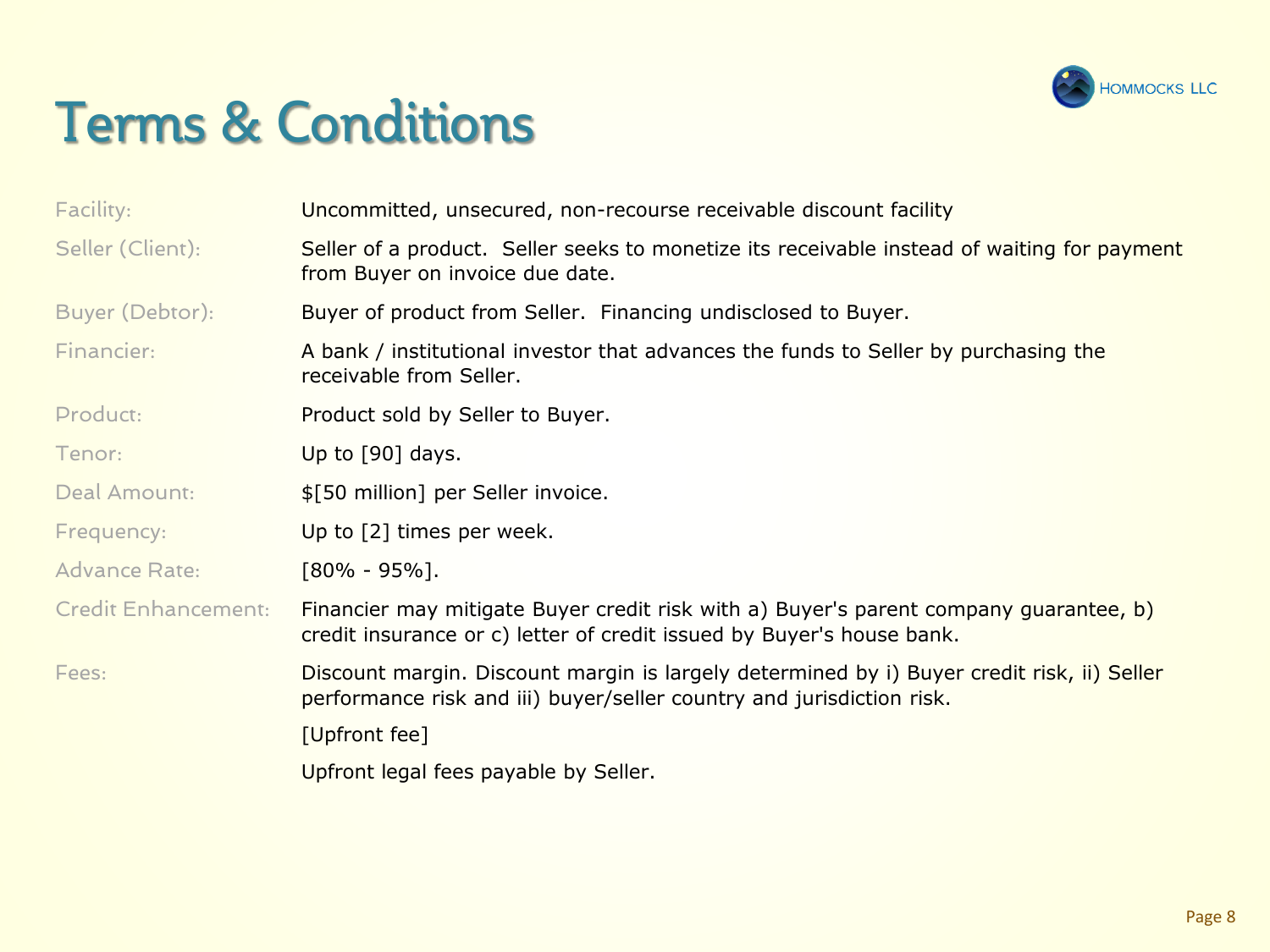

### **Calculations**

Calculations using broad assumptions on a typical deal. Illustration purpose only.

| <b>Invoice Amount:</b>        | \$1,000,000 | A                               |
|-------------------------------|-------------|---------------------------------|
| <b>Advance Rate:</b>          | 90%         | B                               |
| Receivable Amount:            | \$900,000   | $C = A \times B$                |
| Residual Invoice Value:       | \$100,000   | $D = (A - C)$                   |
| <b>Advance Start Date:</b>    | Dec/01/2021 | Ε                               |
| <b>Advance Maturity Date:</b> | Dec/31/2021 | F                               |
| # of Days of Advance          | 30          | $G = F - E$                     |
| Libor                         | 0.2%        | K                               |
| Interest Margin:              | 3.0%        | L                               |
| Interest Rate:                | 3.2%        | $M = K + L$                     |
| Interest Amount:              | \$2,400     | $N = C \times M \times G / 360$ |
| Amount Advanced:              | \$897,600   | $O = C - N$                     |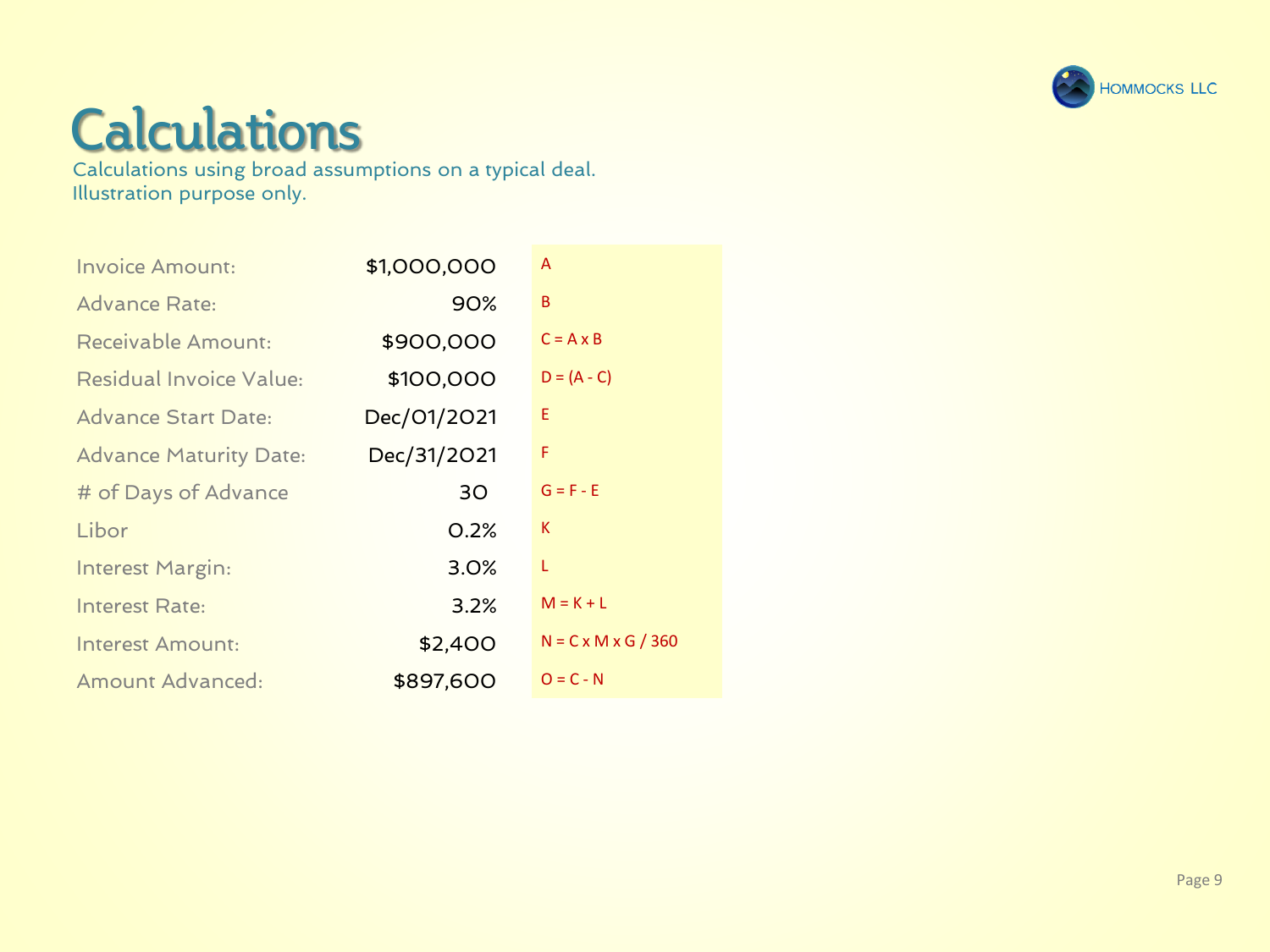

## **Notice**

- **Confidential:** Please refrain from disclosing this information to external parties.
- **For discussion purposes only:** All terms and conditions are subject to change. Not a commitment to fund.
- **Information:** Hommocks unable to warrant correctness and completeness of information.